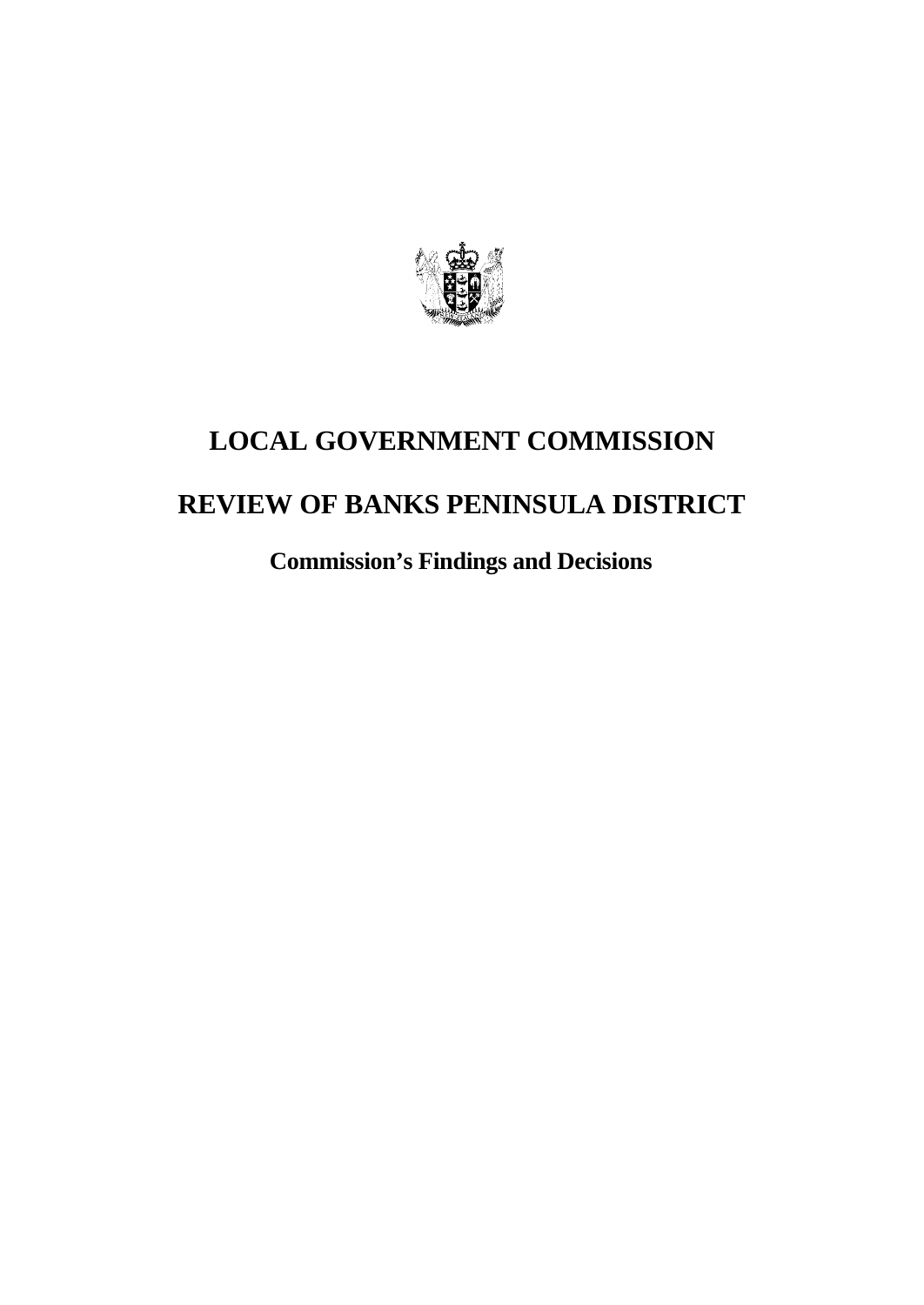# **REVIEW OF BANKS PENINSULA DISTRICT**

# **1.0 INTRODUCTION**

- **1.1** This document is published pursuant to section 37ZZTJ(a) of the Local Government Act 1974 ("the Act").
- **1.2** On 10 June 1997, electors of Banks Peninsula District (the "proposers") submitted a proposal for the abolition of the Banks Peninsula District ("the District") and its union with Christchurch City ("the City"). The Banks Peninsula District Council ("the District Council") would also be dissolved. Local government functions within Banks Peninsula would be performed by the Christchurch City Council ("the City Council"). The proposal was submitted pursuant to Parts IIB and IIBB of the Act. The proposal was checked for its validity within the District Council, and then referred to the Commission for its consideration on 9 July 1997.

#### **2.0 PRELIMINARY CONSULTATION**

**2.1** Under section 37ZZQB of the Act, the Commission sought the views of nominated representatives of the proposers, the District Council and the City Council, a number of government departments and agencies, the Selwyn District Council, and the Canterbury Regional Council. The Commission also held public meetings within the Banks Peninsula District, where the proposal was discussed and the Commission's responsibilities and the possible outcomes for the proposal were explained.

#### **3.0 UNDERTAKING A REVIEW**

- **3.1** Under section 37ZZS of the Act the Commission, after receiving the proposal and undertaking preliminary consultation, is required to consider whether to carry out a review of the affected districts. This possibility was explored in the preliminary meetings involving the affected councils, and the public meetings held throughout the District, and attracted a number of submissions. In addition to those from the proposers and the affected authorities, and two from central government agencies, there were 25 from the public or community groups.
- **3.2** The submissions contained varying opinions on
	- the pattern of communities of interest in the district and their relationships with other communities;
	- whether or not good local government would be best promoted by the proposal or by an alternative option;
	- the most appropriate structure of local government for Banks Peninsula; and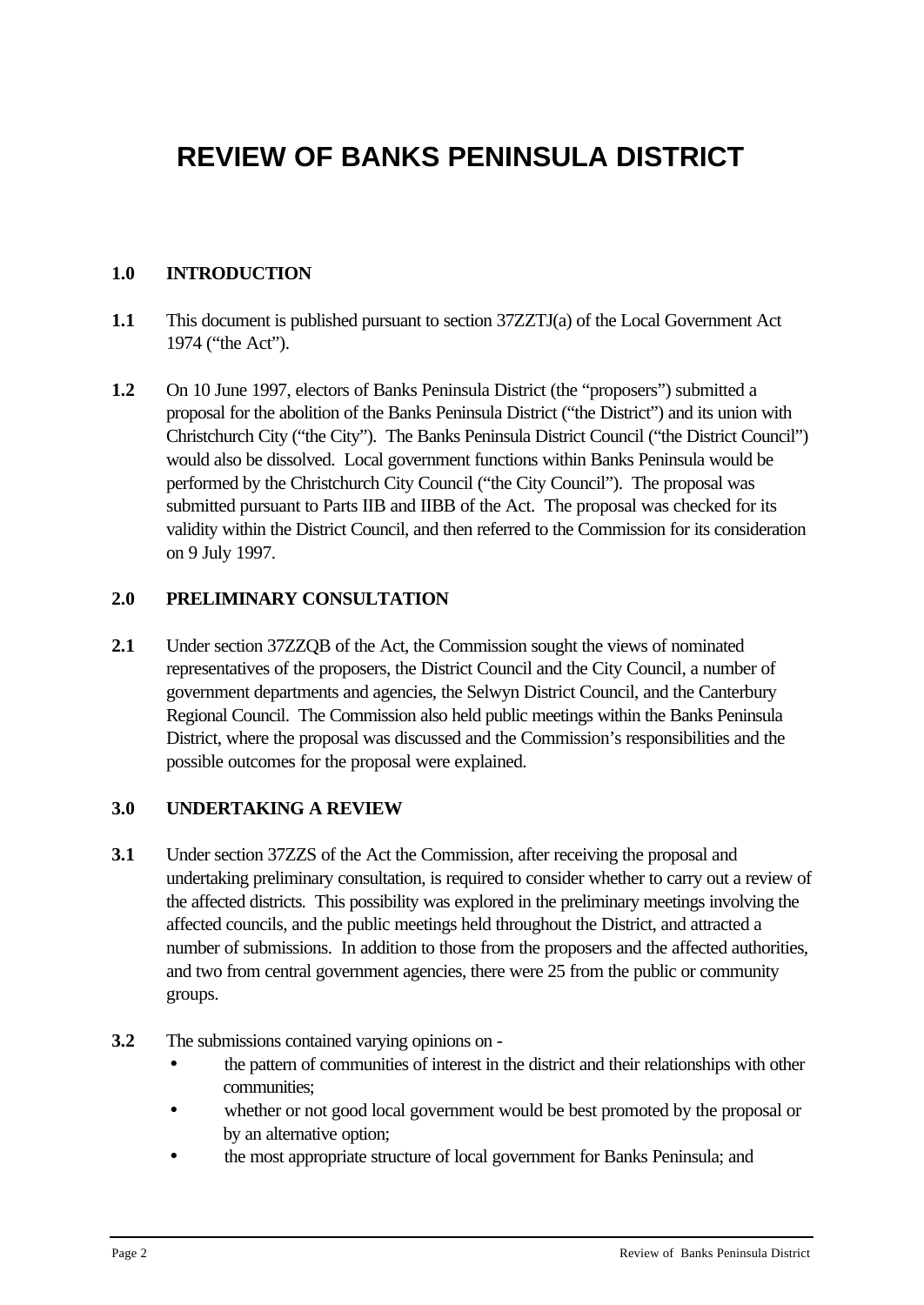• the role of community boards, both within the existing district and in any new structure.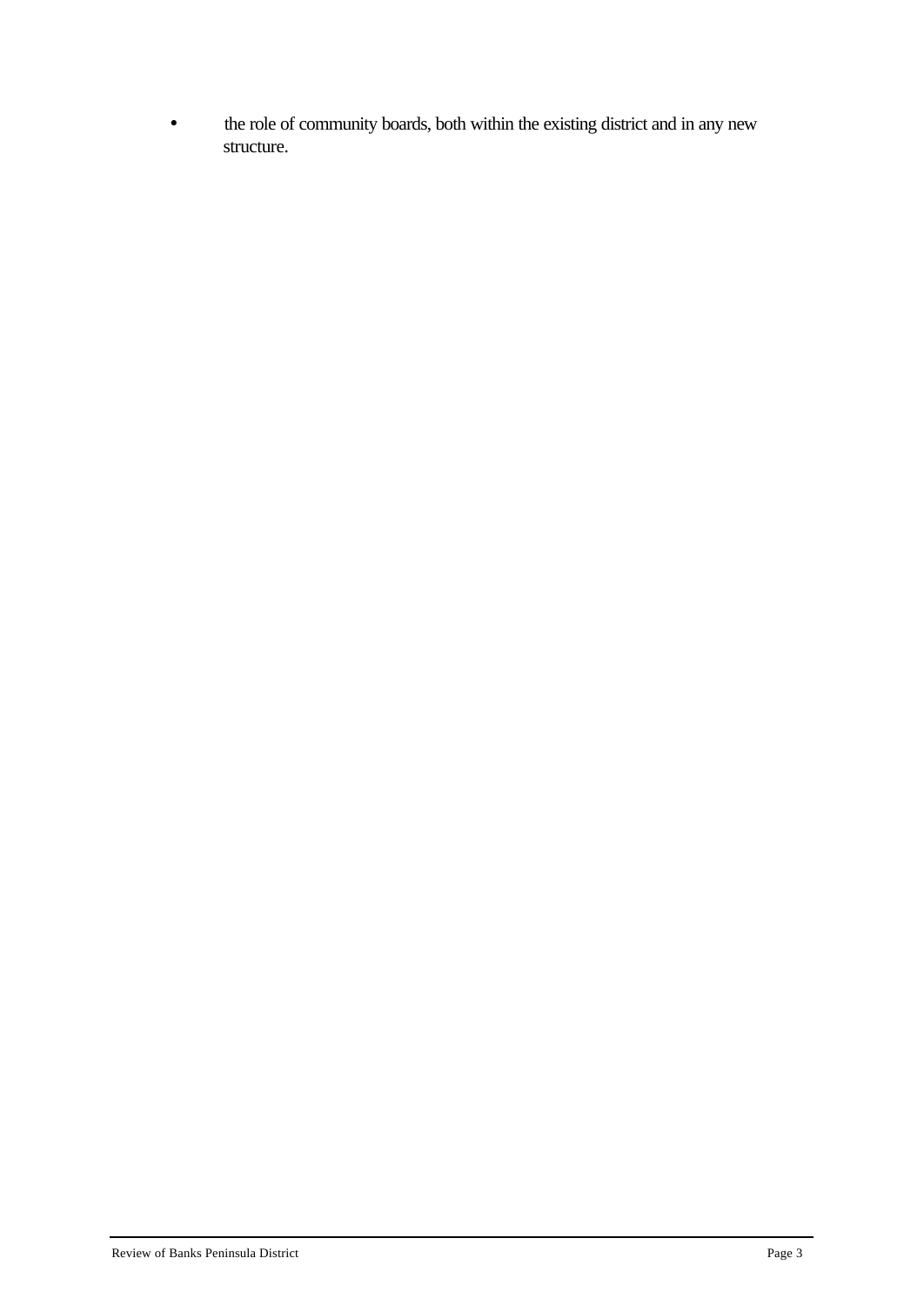- **3.3** Specific alternative structural arrangements suggested to the Commission related to
	- implementation of the proposal;
	- the retention of the District in its existing form;
	- the division of the District between Christchurch City and Selwyn District; and
	- regardless of which of the above options may be pursued, the inclusion of Kaitorete Spit and Lake Ellesmere in the Selwyn District.
- **3.4** Given the significance of issues raised in the preliminary submissions, the Commission concluded that the most appropriate means of forming a judgement on the merits of the issues put to it would be by carrying out a review of Banks Peninsula District. Although the scope of the review could have legally been extended to Christchurch City, the Commission received no evidence to suggest that this was either necessary or appropriate. Accordingly, the review was solely directed to local government in Banks Peninsula.
- **3.5** A number of the submissions sent to the Commission made comment on the performance of the Council or its officers, either generally or in relation to specific issues. The Commission's view was that it should confine its considerations to the appropriate local government structure for the District in accordance with the statutory criteria.

# **4.0 MATTERS CONSIDERED IN THE REVIEW**

- **4.1** The Commission passed a resolution to undertake a review of the District on 14 October 1997, and then proceeded to give notice of the review. In that notice, it stated that it would -
	- (a) Consider what system of local government in the District would best meet the criteria specified in sections 37ZQA to 37ZRA of the Act, and in particular whether they would be best met by -
		- (i) the union of the District and Christchurch City;
		- (ii) the inclusion of any part of the District in the district of another local authority; or
		- (iii) the continued existence of the District.
	- (b) Consider, when determining which system of local government best met the criteria -
		- (i) which system would best promote the good local government of the affected districts;
		- (ii) which system would best result in districts
			- with the resources necessary to enable their local authorities to carry out their functions, duties and powers;
			- which would be appropriate for the efficient and effective exercise of local authority functions, duties and powers; and
			- with a sufficiently distinct community of interest or sufficiently distinct communities of interest;
		- (iii) which system of representation would best meet the criteria specified in section 37ZRA of the Act, i.e., whether it was appropriate to divide the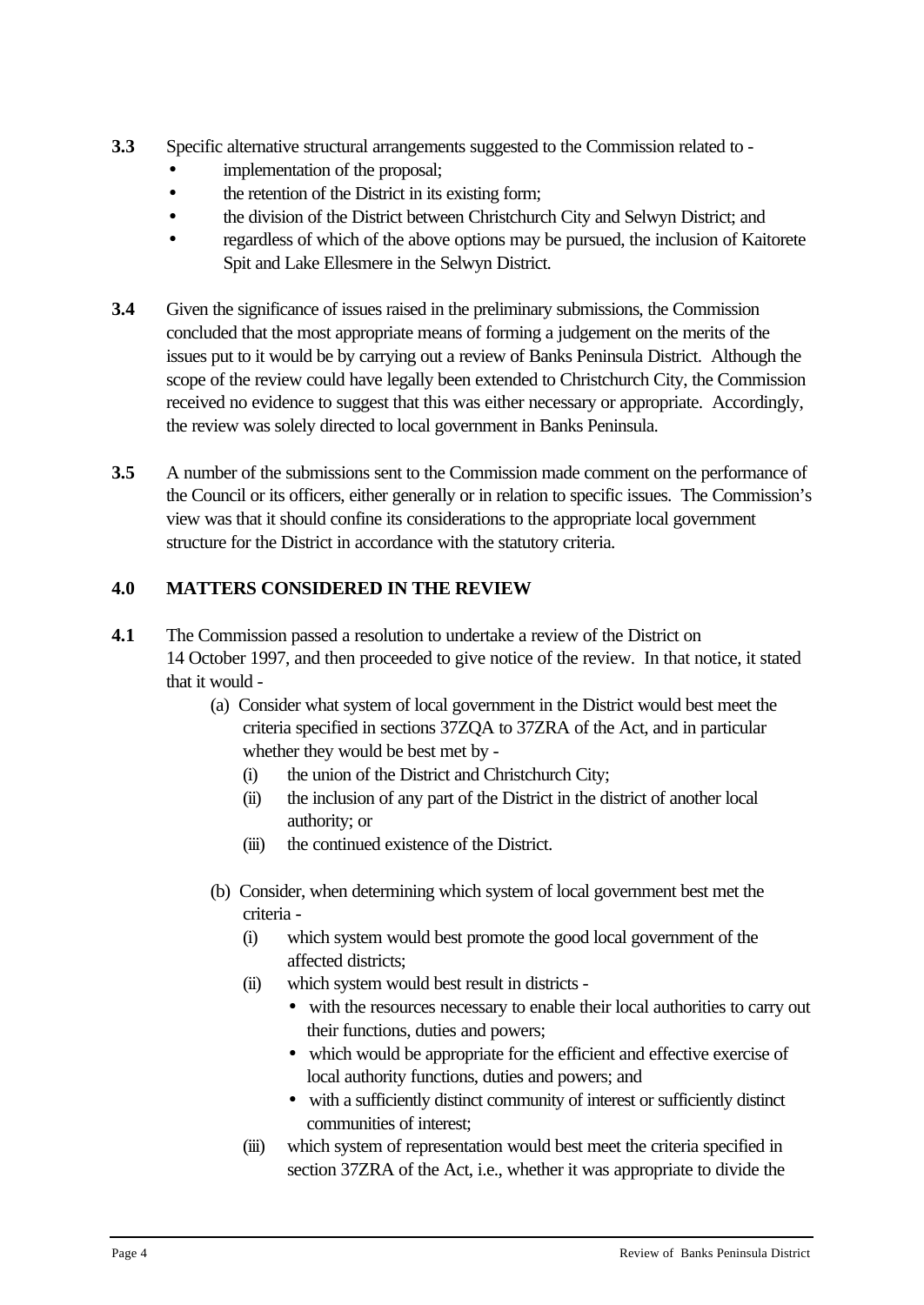District into wards and, if so, their number and boundaries, and the number of elected members; and

- (iv) whether the good local government of the District would be best promoted  $by -$ 
	- the existing system of communities and the functions, duties, and powers of community boards;
	- an alternative system of communities; or
	- a change in the functions, duties and powers of the community boards.
- (c) Consider any other matters which it could consider and determine, whether in accordance with Parts IIB or IIBB of the Act, or some other statutory provision, but not the performance of the Council or its staff.
- **4.2** The various parties referred to in section 37ZZTF of the Act were notified and supplied with a copy of the statement of review, and informed that they would be given the opportunity to meet and be heard by the Commission. The Commission also requested the District and City Councils to jointly undertake an analysis of the likely financial impact of a union of the District and the City.
- **4.3** A total of 13 submissions were received from the public and interested organisations, the District and City Councils, other interested local authorities, the proposers, one community board, and the Parliamentary Commissioner for the Environment. A list of those who made submissions is attached as an Appendix to this statement.
- **4.4** The financial analysis requested was prepared and, at meetings in August 1998, agreed to by a joint working party of elected members of the two affected councils. It was then forwarded to the Commission for consideration.

# **5.0 HEARING AND CONSIDERATION OF SUBMISSIONS AND OTHER INVESTIGATONS**

- **5.1** To meet its obligations under section 37ZZTF of the Act, the Commission held a meeting in Lyttelton on 3 August 1998, for those parties referred to in that section, and all others who had made written submissions. At this meeting, the Commission heard submissions from representatives of the District Council and the City Council, the proposers, the Akaroa-Wairewa Community Board, the Selwyn District Council, the Canterbury Regional Council, and four others who spoke on their own behalf or on behalf of an interested organisation.
- **5.2** In addition to its discussions with those persons and organisations, the Commission also carried out further investigations on financial matters and communities of interest.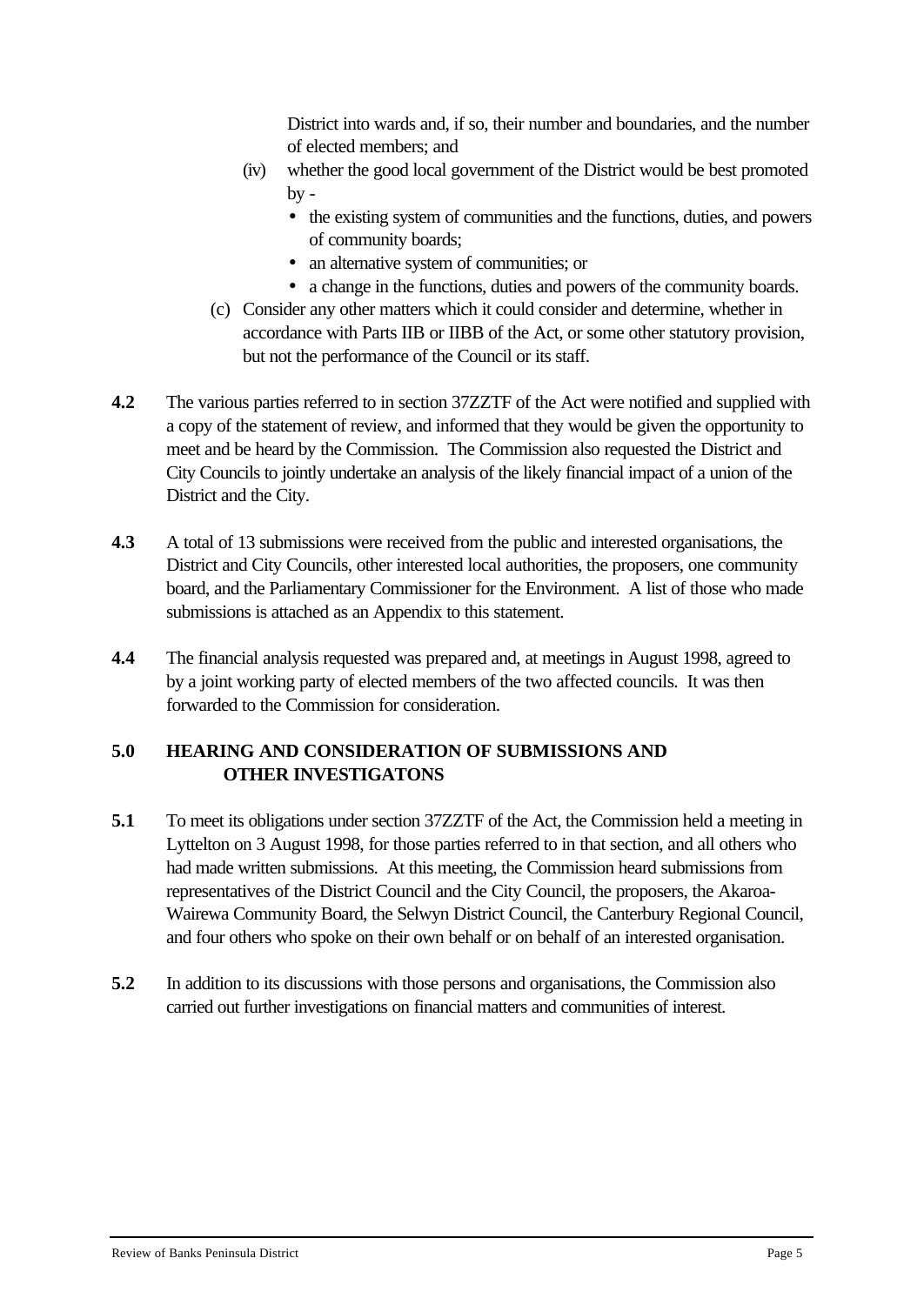# **6.0 SUMMARY OF MATTERS RAISED IN SUBMISISONS**

- **6.1** The main points raised in the submissions were as follows:
	- that the proposal should go ahead in its original form;
	- that the proposal should not go ahead;
	- that the powers of community boards should be enhanced;
	- that there should be a small change to the boundaries of the District around Lake Ellesmere and the Port Hills;
	- that the Wairewa Ward and parts of the Akaroa Ward share a community of interest with Lincoln in the Selwyn District;
	- that part of the Mount Herbert area be included in the Wairewa Ward to equalise ward populations:
	- that the Akaroa and Wairewa Wards be combined;
	- that a single community be constituted for the whole district; and
	- that the Lyttelton Harbour basin be united with Christchurch City and the rest of the district joined with Selwyn District.
- **6.2** A subsequent submission from the Selwyn District Council requested the inclusion of part of the Banks Peninsula District in the Selwyn District, with the former being split along "the Herbert ridge-line".

# **7.0 DISCUSSION OF PROPOSALS IN RELATION TO CRITERIA**

- **7.1** Section 37ZQA(1)(a) of the Act requires the Commission to satisfy itself that a proposal or scheme will "promote the good local government" of the districts concerned. With regard to the word "promote", the Commission is conscious that it has various meanings, but is satisfied that in the context of the legislation, the clear intention was that the word have the meanings: to advance, help forward, enhance, or improve. The expression "good local government" is not defined in the Act. However, the Commission has adopted a view, based on section 37K of the Act (which sets out the purposes of local government), that the achievement of those purposes would be the basis of good local government. Additionally, section 37ZQA(1) itself, by listing various requirements to be met, can, in the Commission's opinion, be accepted as a strong indicator of matters to be taken into account in determining what may be good local government. When considering the various criteria set out in subparagraphs (i) to (iv) of paragraph (b) of 37ZQA(1), the Commission must consider also the factors in subsection (2) of that section.
- **7.2** By conducting a review, the Commission could also consider, in terms of section 37ZZTB(2)(a), which system of local government for the affected districts best meets the criteria specified in sections 37ZQA to 37ZRA of the Act.
- **7.3** By considering all of the above factors, the Commission interpreted the expression "promote the good local government" as meaning that implementation of the proposal would best improve or enhance the ability of the local authority for the proposed enlarged district to achieve the purposes of local government as set out in section 37K.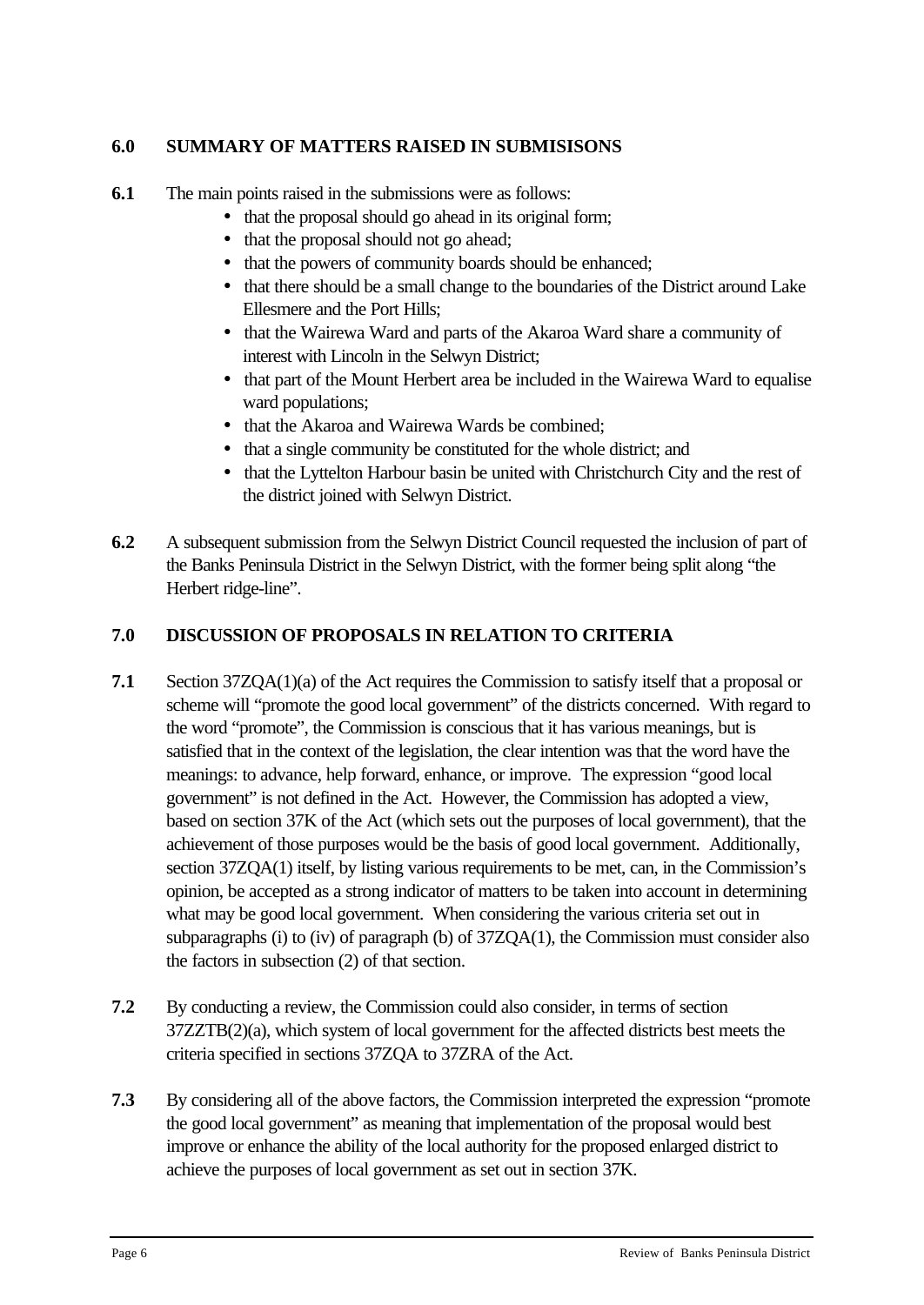#### **8.0 CONSULTATIONS WITH AFFECTED COUNCILS**

**8.1** As stated previously, both affected Councils were consulted prior to the Commission deciding to undertake this review. While the District Council did not support the proposal, and the City Council had not taken a position on it, both they and their officers cooperated fully with the Commission. This cooperation has continued after the formal consideration of submissions on the review statement. As already noted, a joint working party of both Councils has agreed upon a statement of the possible financial impacts following implementation of the proposal ("Service Level Issues and Financial Implications of an Amalgamation").

# **9.0 CONSIDERATION OF CRITERIA IN SECTION 37ZQA**

*Paragraph (1)(a) - Whether the proposal will promote the good local government of the districts concerned.*

**9.1** This is the principal criterion which the Commission must satisfy itself would be complied with if the proposal were given effect to. Whether the proposal promotes good local government can only be determined once the criteria listed in paragraph (1)(b) and the additional matters listed in paragraph (2) have been considered. An assessment of whether the proposal promotes good local government can then be made.

#### *Subsection (1) (b)*

*(i) Whether the authority or authorities continued in existence will have the resources necessary to enable them to carry out their functions, duties, and powers.*

- **9.2** The District Council and the City Council are to be commended on the extensive studies, discussions and agreement reached by their joint working party on service level issues and financial implications of an amalgamation between their districts.
- **9.3** These reports show that substantial administrative and capital savings of \$438,000 in year one, \$578,000 in year two and \$609,000 in subsequent years can be achieved. The agreed position of the joint working party is that significant improvements in service levels in the Banks Peninsula District, particularly in the provision and maintenance of parks, the improvement of roads and an enhanced programme for the maintenance of housing and property should then be undertaken. The costs of these improvements, after allowing for the savings resulting from an amalgamation, if the current rating policies of the two authorities are maintained, would result in an overall rate increase of 0.34% across the combined district. The joint working party agreed that the efficiency gains achievable from an amalgamation should be used to finance desirable increased levels of service in Banks Peninsula District. From the excellent work done by the joint working party the Commission is satisfied that a local authority resulting from the union of the District and the City would have the resources necessary to enable it to carry out its functions, duties and powers.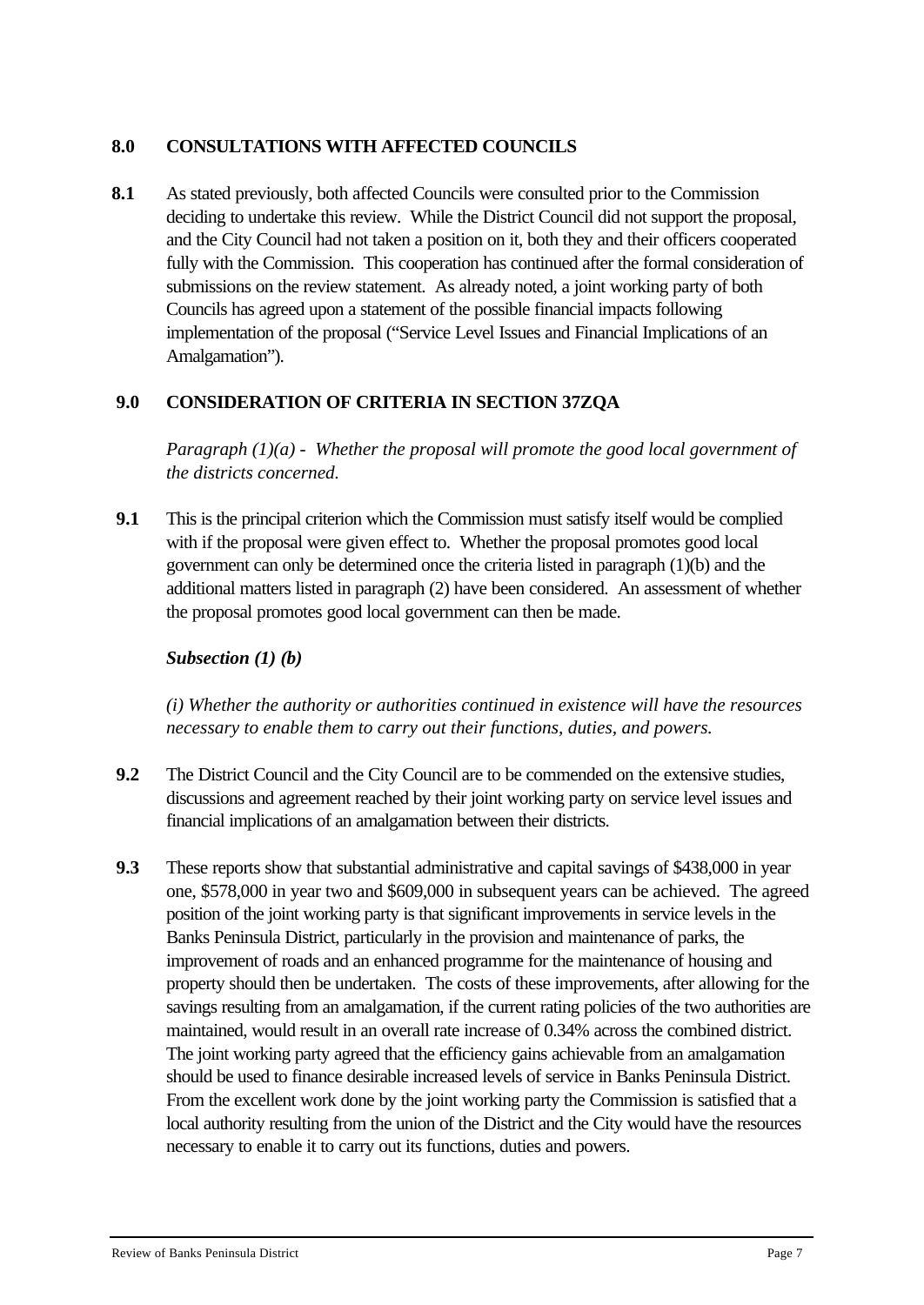- **9.4** The Commission is satisfied that this criterion is met in respect of the proposal.
- **9.5** The Commission is not in a position to make definitive statements on the financial effects of implementation of the alternative proposal that part of the District be included in the Selwyn District. However, given that the Selwyn District Council is presently able to fund its functions from its current resources, whether by way of expenditure directly from revenue or by way of loans secured against future revenue, the Commission considers that the resources of an enlarged Selwyn District would be, at the very least, sufficient to ensure the continued performance of those responsibilities. It would not be possible, however, to achieve the significant improvement in service levels desired and agreed between the District and City Councils without significant rate increases in that part of the District joining with Selwyn District and/or in Selwyn District.

*(ii) Whether the authority or authorities would have a district or districts which would be appropriate for the efficient and effective exercise of local government functions, duties, and powers.*

- **9.6** With an area of approximately 150,000 hectares, a district combining the District and the City would be about three times the size of either Auckland or Manukau Cities, but rather less than half the area of Dunedin City. These three existing Cities have extensive rural areas interfacing with metropolitan areas.
- **9.7** Implementation of the proposal may require administrative changes but the Commission accepts that any necessary changes in approach would be readily achievable. Given the ability of the local authority of an enlarged district to add any additional expertise needed for the administration of a large rural area, the Commission believes that implementation of the proposal would create a district which would be appropriate for the effective and efficient exercise of local government functions, duties, and powers.
- **9.8** The analysis of financial and service level issues agreed to by the joint working party referred to above shows significant efficiency gains being used to increase the effective exercise of local government functions.
- **9.9** The Commission is satisfied that this criterion is met in respect of the proposal.

*(iii) Whether the authority would contain within its district sufficiently distinct communities of interest.*

 **9.10** The Lyttelton Harbour Basin is increasingly becoming a suburb of Christchurch. This fact was noted by the Commission itself in its Draft Reorganisation Scheme for the Canterbury Region in 1988. At that time, almost 50% of the Lyttelton-Mount Herbert workforce were employed in Christchurch, while a significant proportion of the Lyttelton Harbour Basin workforce comprised Christchurch residents. Statistics from the 1996 Census reveal that this interdependence had continued to grow to the extent that almost 65% of the Lyttelton and area workforce were employed in Christchurch. Possibly even more notable is that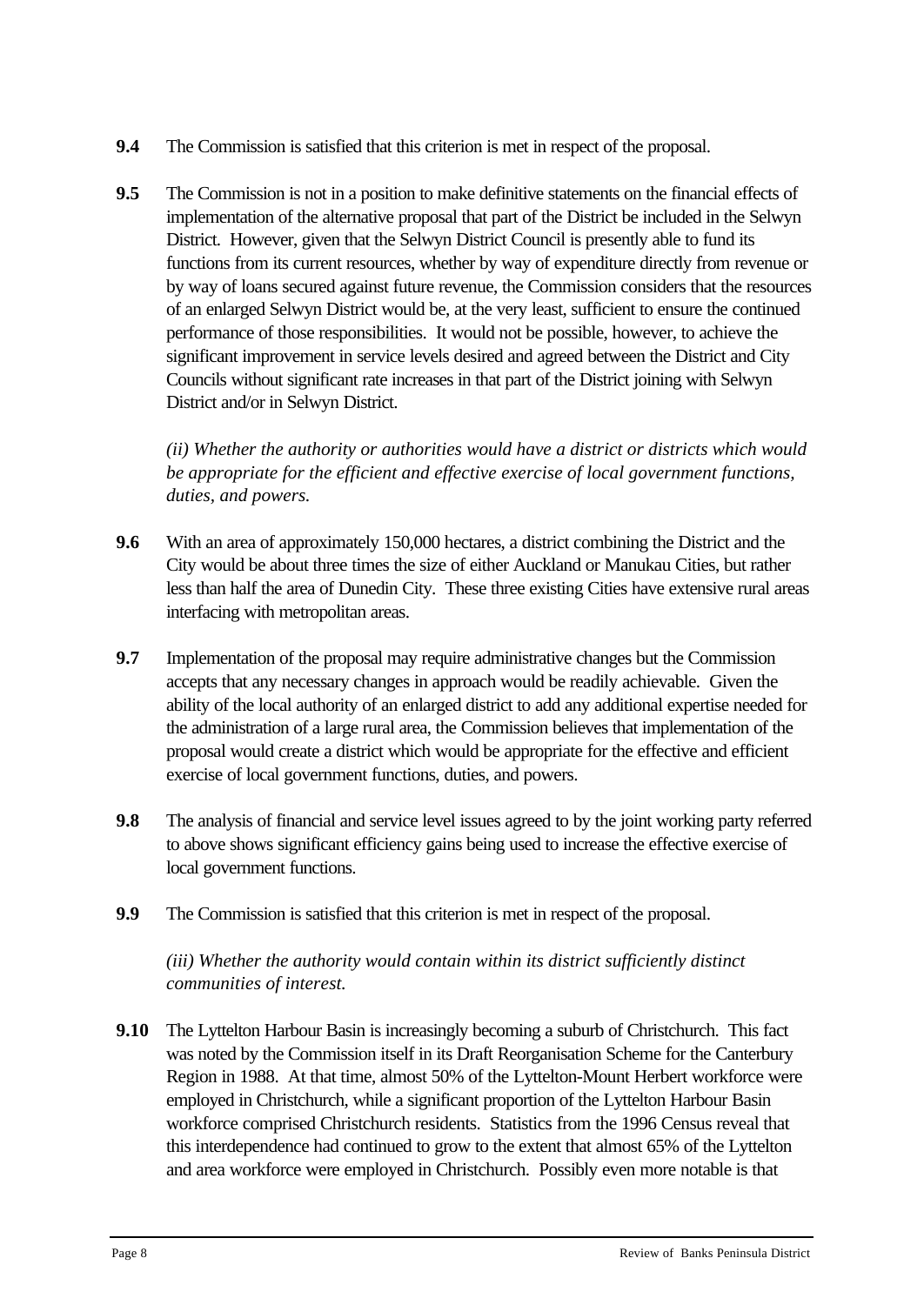46% of those employed in the Lyttelton-Mount Herbert area were Christchurch residents. In fact, in Lyttelton itself, Christchurch resident workers outnumbered Lyttelton resident workers by 615 to 432.

- **9.11** Employment for people who live elsewhere in the District is almost entirely within the District, and, in most cases, close to where they live. This is, of course, what would be expected in a district where employment is largely rural or tourist-oriented, outside of the Lyttelton Harbour Basin.
- **9.12** Maintaining the rural community of interest outside the Lyttelton Harbour Basin depends in the long run on sufficient financial strength to maintain environmental and lifestyle standards adjacent to Christchurch. The joint service level study undertaken by the joint working party is an excellent illustration of how service levels in the Banks Peninsula District can be enhanced to the benefit of the rural/tourism related community of interest. Residents' needs (as identified by the working party) can only be met when greater financial resources become available.
- **9.13** While many residents of the District, outside of the Lyttelton Harbour Basin, have little daily contact with metropolitan Christchurch, the Commission was informed that most secondary school pupils from the Akaroa Ward, outside of Akaroa township, travel to Christchurch for their schooling. Some secondary students, principally from the Little River area, travel to Lincoln. Residents of Christchurch figure largely as absentee owners of land in the District. With Banks Peninsula being an important recreational area for residents of Christchurch, the City Council has recently acquired an extensive area of land in the District for use as a reserve, accentuating the position of the Peninsula as an important area for recreation for Christchurch residents.
- **9.14** The Commission is satisfied that this criterion is met in respect of the proposal.

*(iv) Whether the proposed authority would be able to meet the requirements of section 223C of the Act.*

- **9.15** The Commission is satisfied that the local authority of a larger district or districts would be able to maintain governing and administrative structures which would comply with the requirements of this section.
- **9.16** The Commission is satisfied that this criterion is met in respect of the proposal.

 *Section 37ZQA Subsection (2) paragraph (a) Area of impact of functions, duties, and powers of the proposed authority; and paragraph (b) Area of benefit of services provided*.

**9.17** The Commission considered the area of impact of functions, duties, and powers of the proposed authority and the area of benefit of services provided and concluded that the proposed district would be appropriate for the delivery of those functions and services.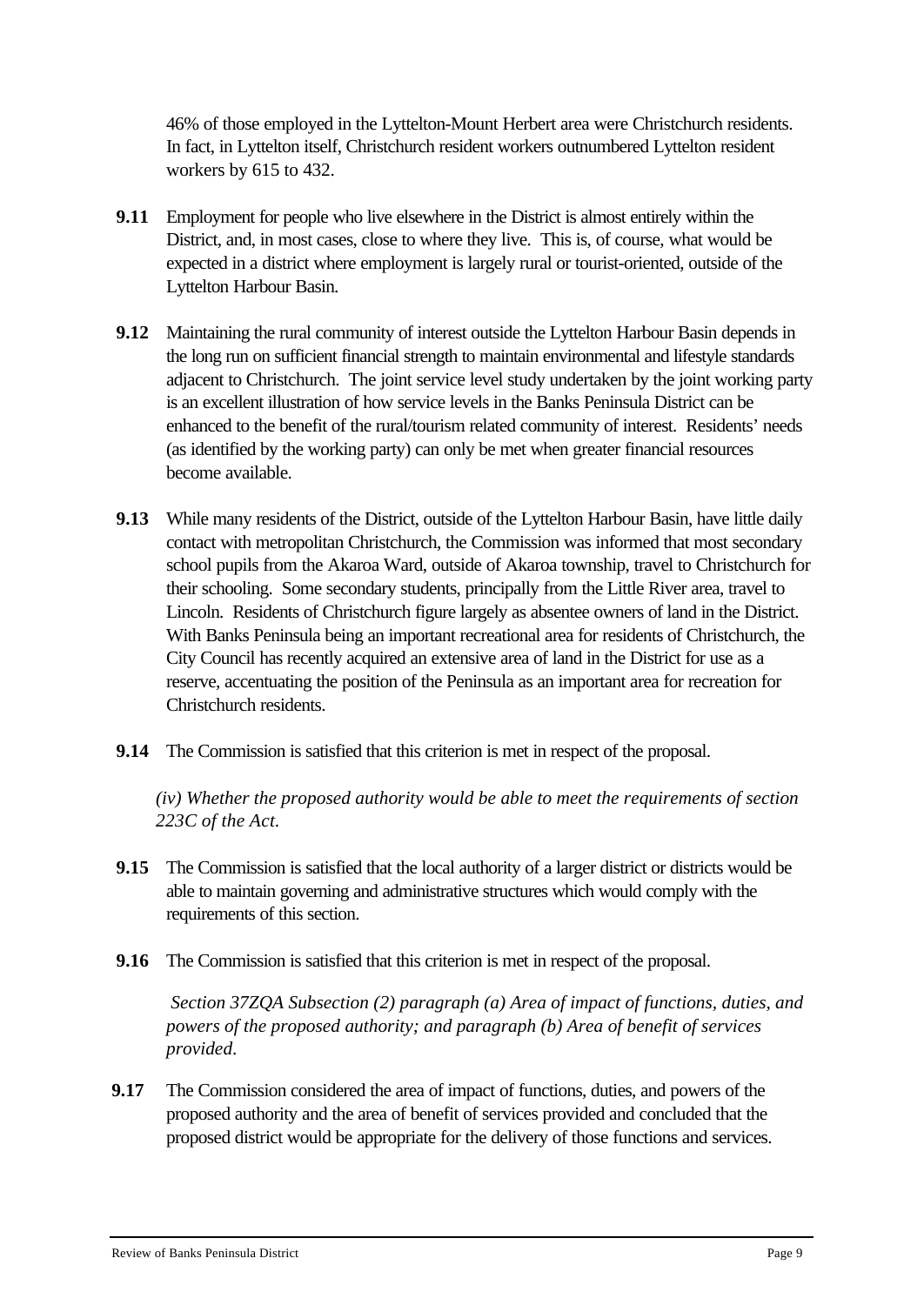There do not appear to the Commission to be any areas where service networks or areas of benefit are split between districts.

- **9.18** Overall the Commission concluded that the proposed new authority would have the ability to deliver appropriate services to the various parts of its new district in a more efficient and effective manner.
- **9.19** The Commission is satisfied that this criterion is met in respect of the proposal.

*Section 37ZQA Subsection (2) paragraph (c) Likely effects of the exclusion of any area from the proposed district*

**9.20** This criterion is not relevant to the proposal or the suggested alternative proposal. Giving effect to either proposal would not leave a remainder district with diminished resources through the loss of a greater or lesser part of its district.

# **10.0 CONSIDERATION OF BEST FIT TO CRITERIA FOR PROMOTION OF GOOD LOCAL GOVERNMENT**

- **10.1** Having addressed the specific matters referred to in section 37ZQA of the Act, the Commission further considered the overall question of the promotion of good local government for the residents of the affected districts. In this regard the Commission has a number of comments.
- **10.2** The obligations imposed by section 37ZQA of the Act will be met only if the Commission is satisfied that, -
	- implementation of the proposal will improve or enhance the ability of the affected local authorities to achieve the purposes of local government as set out in section 37K of the Act; and
	- all the requirements of section 37ZQA(1)(b) are met.
- **10.3** Legislation enacted since 1989 has, in the Commission's view, increased the demand for competencies in local government. Larger authorities, with their greater and more broadlybased resources, will tend to have an advantage in providing the needed competencies. Likewise, an authority must be sufficiently resourced to be able to put meaningful and realistic financial planning into effect.
- **10.4** The Commission considers that there is a need for long-term resource management and financial planning. The integrity of such planning must be maintained if an authority is to be able to respond to the wishes and aspirations of its residents.
- **10.5** The above mentioned report agreed to by a joint working party of elected members of the District Council and the City Council indicates widespread service benefits to the Banks Peninsula District. An extra \$605,000 per year would likely be available for parks and reserves in the District, and an extra \$843,000 for roads. An extra \$225,000 would likely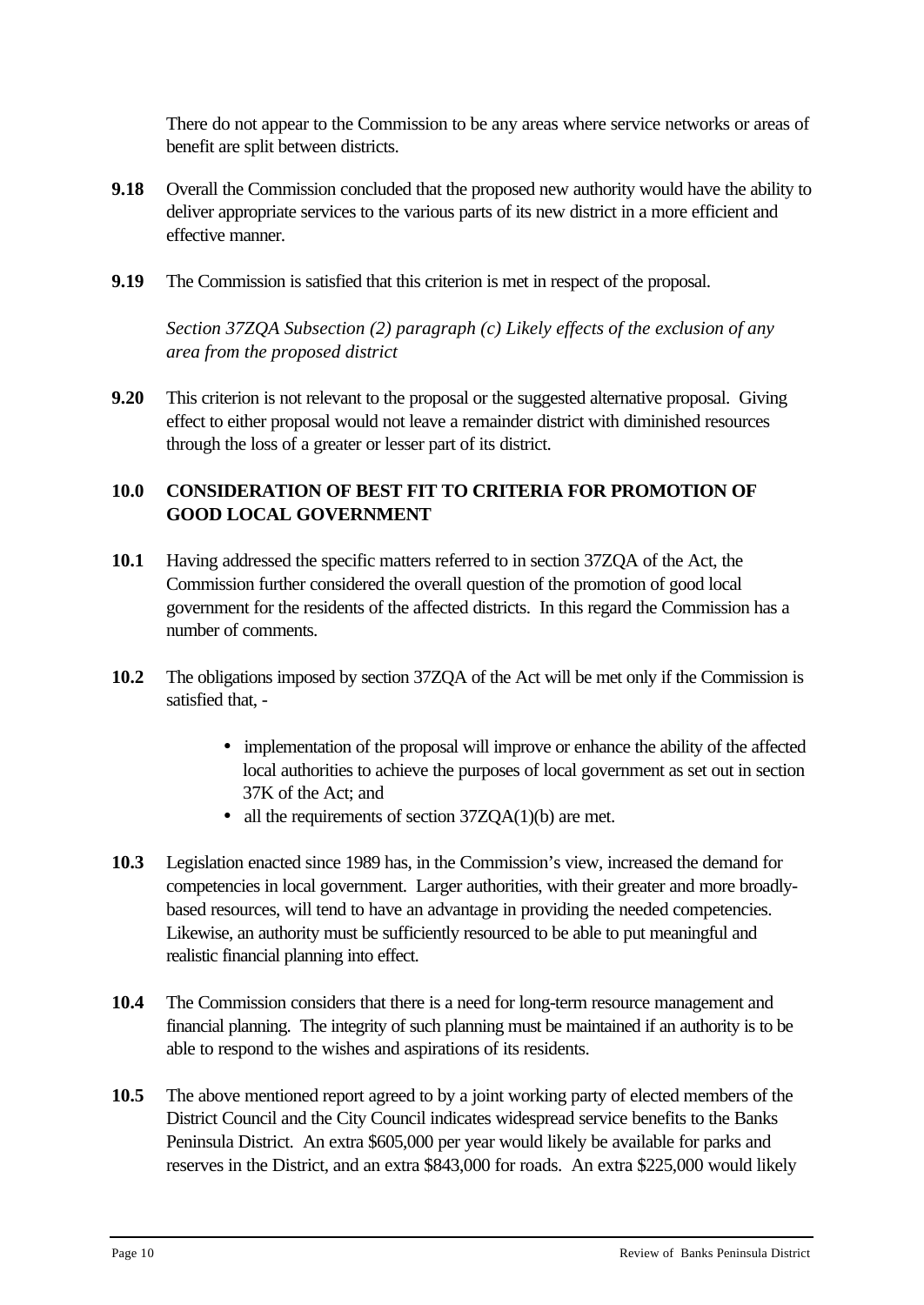be available for housing and property in the first two years and an extra \$175,000 in years thereafter. A range of smaller annual sums would be spent on service improvements on solid waste, liquid waste, libraries, leisure and community services, and management information systems.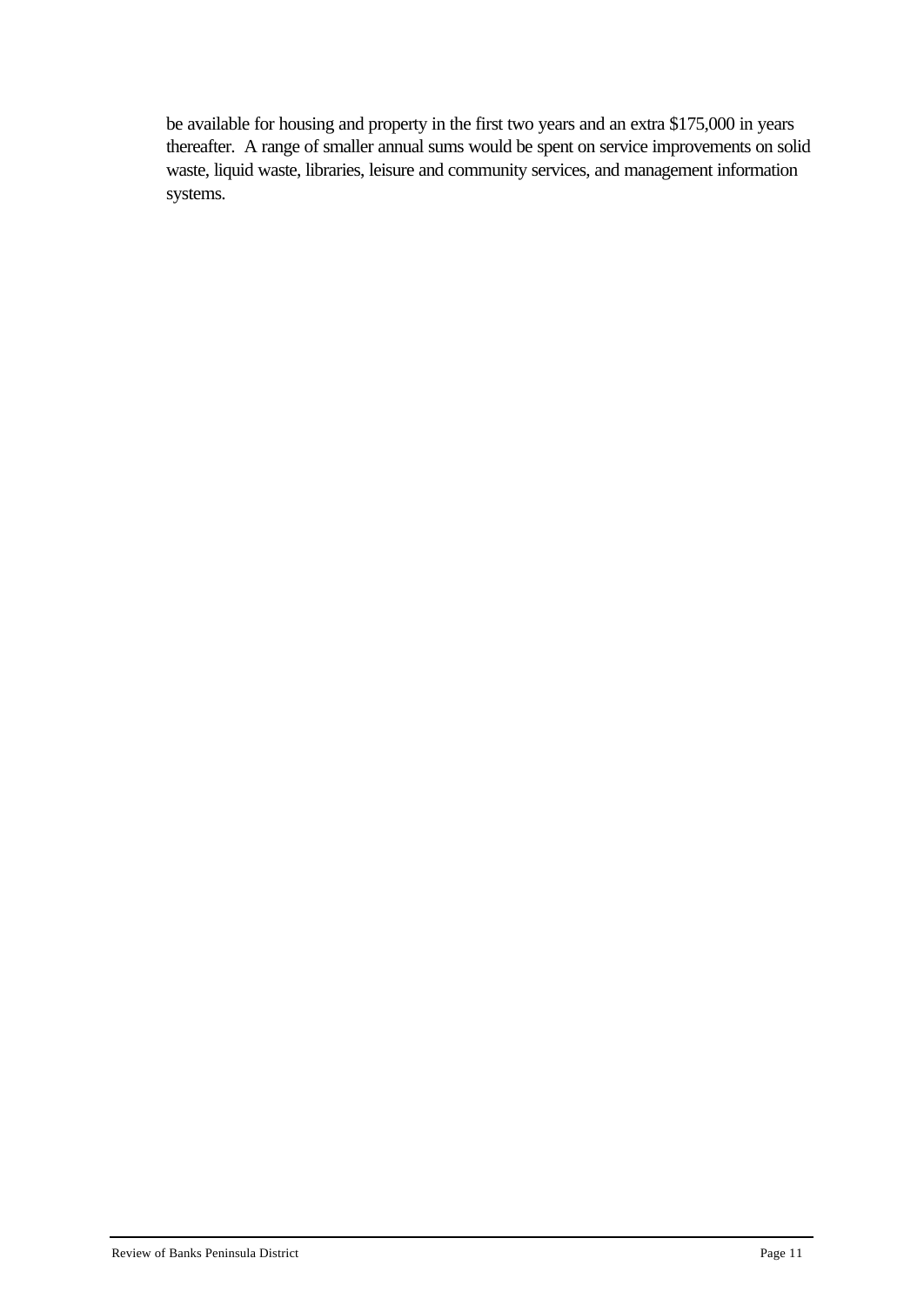- **10.6** These service enhancements have been agreed by the joint working party as being achievable with only a 0.34% increase in rates across the combined district. They are enhancements that would not happen without a union of the two districts or a significant increase in rates in the Banks Peninsula District. A newly constituted Council would have the opportunity to ensure that such additional expenditure was meeting community wishes and aspirations and that the administrative savings jointly identified at this stage could be carried out. The Commission has therefore concluded that the requirements of section 37ZQA(1)(a) are met by the proposal.
- **10.7** The joint exercise undertaken by the two Councils has enabled the Commission to identify significant aspects of how a union could provide a system of local government which better meets the statutory criteria.
- **10.8** The Commission is of the view that good local government would be promoted by adopting the proposal and providing for sufficiently distinct communities of interest within the new district.

# **11.0 DETERMINATION OF APPROPRIATE SCHEME**

- **11.1** The Commission is satisfied that the union of the District and Christchurch City would best promote good local government for the residents of the District. They would find, within the City Council's existing resources, an organisation which already has, or could readily engage, staff with all the skills needed to provide them with an appropriate support service and the provision of appropriate local government support services. It is conceivable that if the City Council for an enlarged territorial district were to approach its funding in a liberal, total-district manner, Banks Peninsula residents could find their total rates reduced. However, the amount of any possible reduction would be dependent upon the extent to which the new council may decide to support district-wide funding for activities which may be considered to be of local benefit, and whether the new Council wished to set, for some of its services, the same standards for works and service delivery within both the urban and rural areas of the city.
- **11.2** Whilst the benefits of service enhancements to Banks Peninsula residents have been commented upon, the Commission considers that there is at least one other area where the residents of the present City could derive an immediate benefit from implementation of the proposal. Banks Peninsula is an area of considerable recreational importance for Christchurch citizens and, if Banks Peninsula were to become a part of the City, Christchurch citizens would be able to have a more direct say in planning for, and the provision of recreational facilities within the area. The agreed sum of \$200,000 per annum identified in the "Service Levels and Financial Implications" Report for allocation to the purchase of strategic reserves is an example of this.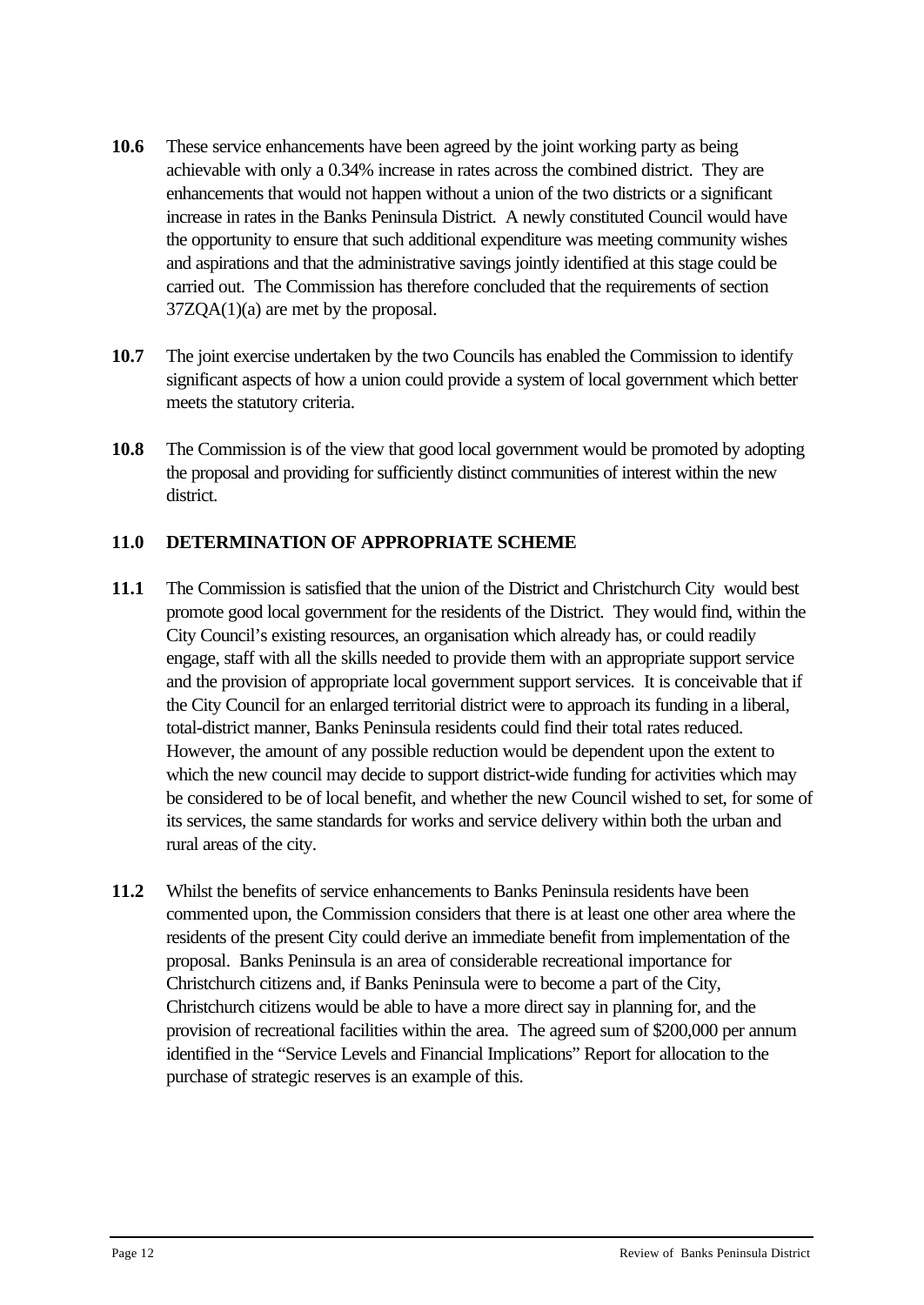- **11.3** The Commission is proposing that the new Council come into existence at the time of the 2001 local elections. This is to give sufficient time for new arrangements, such as administrative structures and rating policies, to be established prior to the date of constitution. The transitional process is dealt with in more detail in section 16 below.
- **11.4** The Selwyn District Council, in its amended submission, requested the inclusion of part of the Banks Peninsula District in the Selwyn District, with the former being split along "the Herbert ridge-line".A proposal of this nature was suggested by the then Commission when it issued its draft reorganisation scheme for the Canterbury Region in 1988. In doing so, it recognised the community of interest shared by residents of the former Ellesmere and Wairewa Counties, both because of their common concern with the control and management of Lake Ellesmere, and their common rural background. Although this proposal did not proceed at the time, the Commission has been advised in submissions and by its own research, that this community of interest still exists. However, the question is, what is the best form of local government for this particular community of interest? For the reasons set out in sections 9 and 10 above, the Commission is satisfied that the proposed union of the District and the City best meets the criteria. It has not received any direct representation from the residents in and around Little River or elsewhere within the Wairewa Ward asking for any such alteration to the proposal.

# **12.0 BOUNDARIES (REQUIREMENTS OF SECTION 37ZR)**

- **12.1** The Commission certifies that, in respect of a union of Banks Peninsula District and Christchurch City, the boundaries of the districts affected would still conform with the boundaries of the Canterbury Region.
- **12.2** The Commission also certifies that the boundaries of the affected districts, as proposed to be amended, conform to the boundaries of statistical meshblock areas determined by Statistics New Zealand and used for Parliamentary electoral purposes.
- **12.3** The requirements of section 37ZR of the Act would therefore be met by the proposal.

#### **13.0 REPRESENTATION AND MEMBERSHIP**

**13.1** The proposal for union of the District and the City requires the Commission to fix appropriate membership and representation for the new district. The criteria for fixing membership are set out in section 37ZRA of the Act which provides as follows -

> *"Where a principal local authority or the Commission is required to determine the membership of a local authority as a consequence of any reorganisation proposal or reorganisation scheme, the principal local authority or the Commission, as the case may be, shall— (a) Provide for the effective representation of the electors of the local authority; and*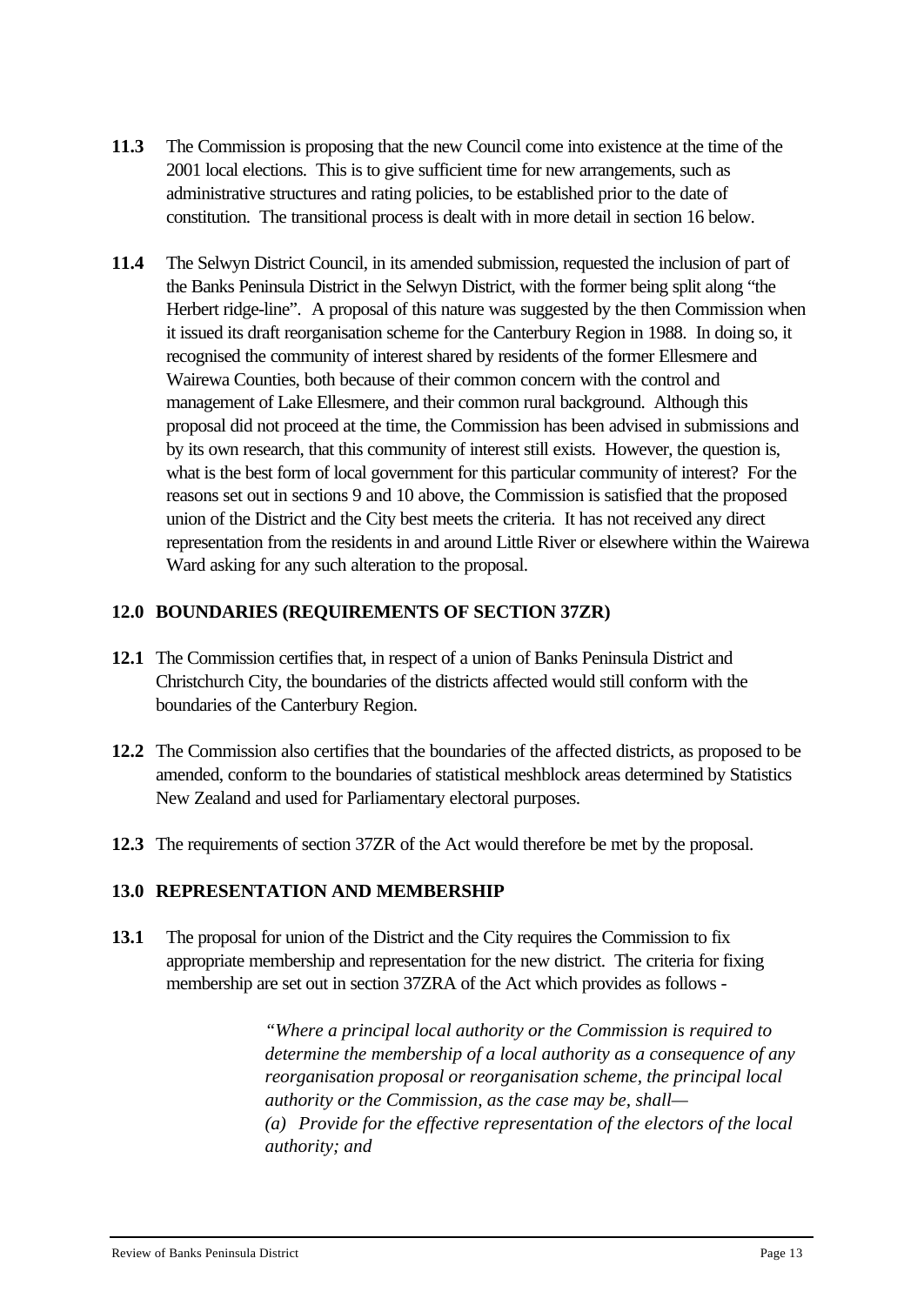*(b) Comply with the requirements of sections 101C, 101CA, 101D, 101E, and 101L of this Act; and (c) Take into account the need to provide effective and accountable local government; and (d) Take into account the functions, duties, and powers of the local authority."*

Paragraph (b) of the section requires compliance with a number of other sections in the Act. Briefly, the provisions of these sections (other than section 101L) are as follows,-

- *· Section 101C* states that a territorial authority's membership shall be not less than 6 nor more than 30;
- *· Section 101CA* fixes the membership of regional councils;
- *· Section 101D* authorises the division of territorial authority districts into wards, requires that regions be divided into constituencies, and prohibits some members of a territorial authority being elected from wards and some at large; and
- *· Section 101E* provides that at least one member of an authority shall be elected from each ward or constituency, and states who may elect councillors and community board members.
- **13.2** Section 101L is the principal legislation in this group, especially subsections (2) and (3) which provide as follows; -

*"(2) In determining whether the council is to be elected by the electors of the district as a whole or by the electors of two or more wards and in determining (where necessary) the number and boundaries of wards, …the Commission shall ensure-*

- *(a) That the election of members of the council by the electors of the district as a whole or by the electors of the two or more wards whose number and boundaries are determined will provide effective representation of communities of interest within the district; and*
- *(b) That ward boundaries coincide with the boundaries of current statistical meshblock areas determined by the Department of Statistics and used for Parliamentary electoral purposes; and*
- *(c) That, so far as is practicable, ward boundaries coincide with community boundaries.*
- *(3) In determining the number of members to be elected by the electors of any constituency or ward, … the Commission shall ensure that the electors of the constituency or ward receive fair representation having regard to the population of every constituency or ward within the region or district and, if the circumstances so require, the rateable values, areas, or other relevant characteristics of the various constituencies or wards."*
- **13.3** The present wards and memberships for the District Council and the City Council were confirmed by the Commission in March 1998, when its determination of appeals upheld both councils' proposals. The determination of representation for the District Council took account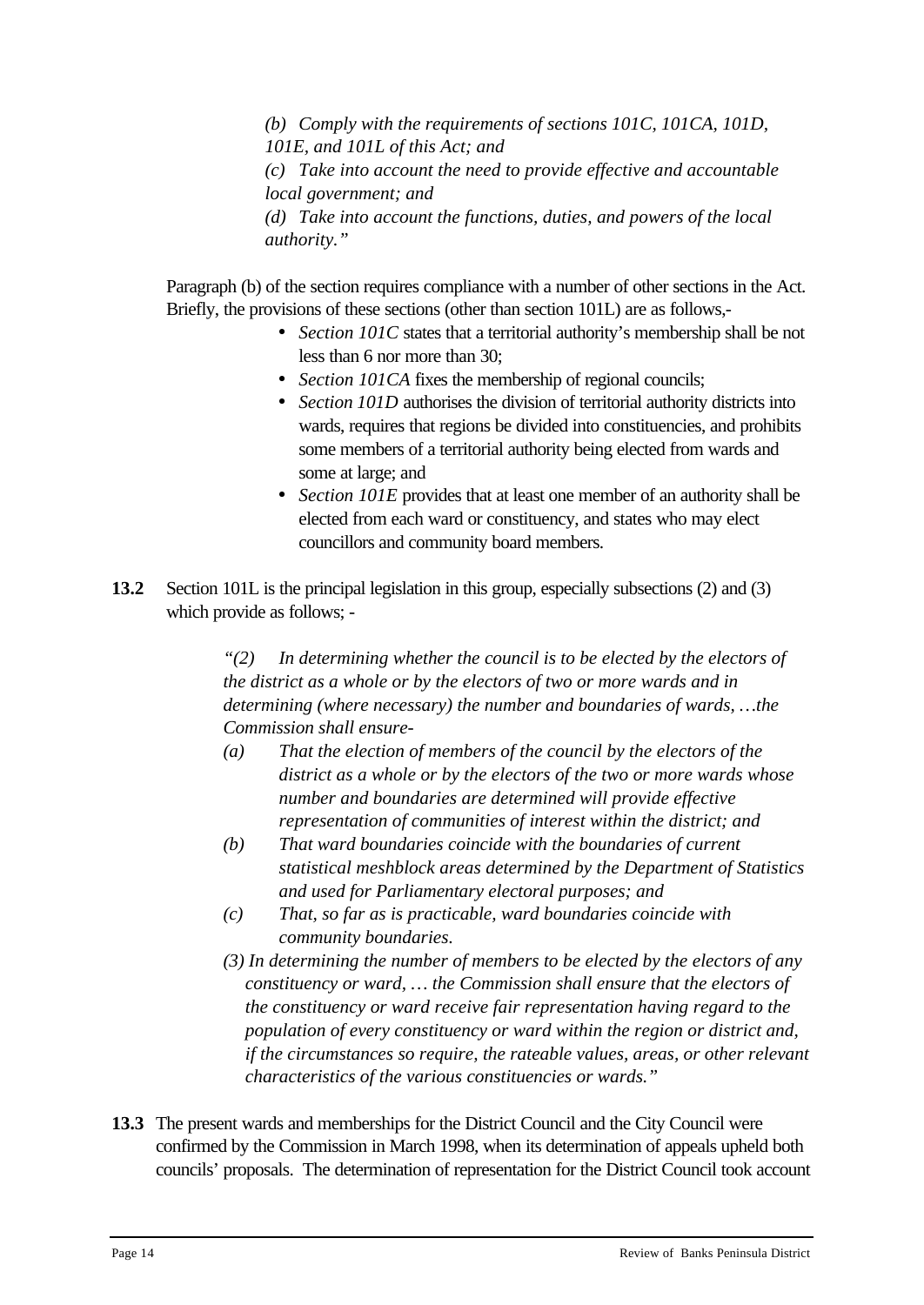of the population, area, and rateable value of the various wards, and some other special characteristics of the Akaroa Ward. That for the City Council took account of population only. Both the City and the District are divided into wards so as to provide effective representation for the various communities of interest.

- **13.4** The Commission, in its determination for Christchurch City, made a strong statement of its view that the present Council membership is larger than it needs to be. Therefore it considered whether it would be appropriate to provide for a consequential, major, restructuring of the City's wards and membership in any draft reorganisation scheme to give effect to the proposal. While not resiling from its view that there is a need for significant changes to the City's representational structure, the Commission declined to undertake such a task at this stage of the review. While section 101ZRA would, on the surface, allow a major reconstruction of the membership of the City Council, the Commission has not carried out a review of local government in the City. The Commission is of the opinion that natural justice would require that it undertake such a review before making major change.
- **13.5** The options open to the Commission in fixing representation were to provide for the,-
	- retention unchanged of the existing current ward systems of both authorities in a new district;
	- incorporation of the District in the City's existing ward system; or
	- incorporation of the District with a mixture of existing and altered wards.
- **13.6** The Commission considered whether the sole criterion for fixing the membership of the new City Council should be population, and whether this would be desirable in the development of a ward system to ensure effective representation for communities of interest. While there would no doubt be advocates for this approach, the Commission is of the opinion that such a course would not be desirable. Nor would such a provision be in accordance with the intent of the 1991 amendments to the Act, which removed the requirement for population equality between wards and included a requirement for the constitution of wards where they would be necessary to ensure the effective representation of communities of interest within a district. The Commission has noted, in a number of its determinations of appeals since 1992, that where a community of interest differs significantly from other communities of interest within a district, and requires a separate ward to achieve effective representation, it matters not if the population of that ward is considerably below the average population per member in the other wards. This state of affairs exists in a number of districts and in Auckland, Manukau, Waitakere and Dunedin Cities, so there is no question of a special arrangement for Banks Peninsula setting a precedent. It would merely bring the new Christchurch City, with its different social and political situation, into line with the accepted situation in other districts. The Commission considered that its first task was to determine how the communities within the existing District would be most effectively represented.
- **13.7** There is ample evidence that the residents of the Lyttelton Harbour Basin and of the rest of the Peninsula have distinct communities of interest. The Commission itself in 1988 contemplated the inclusion of the Lyttelton Basin in a ward of Christchurch City, and Akaroa and Wairewa in a completely different district. While there has been a degree of growing together within the District since 1989, all the evidence presented to the Commission has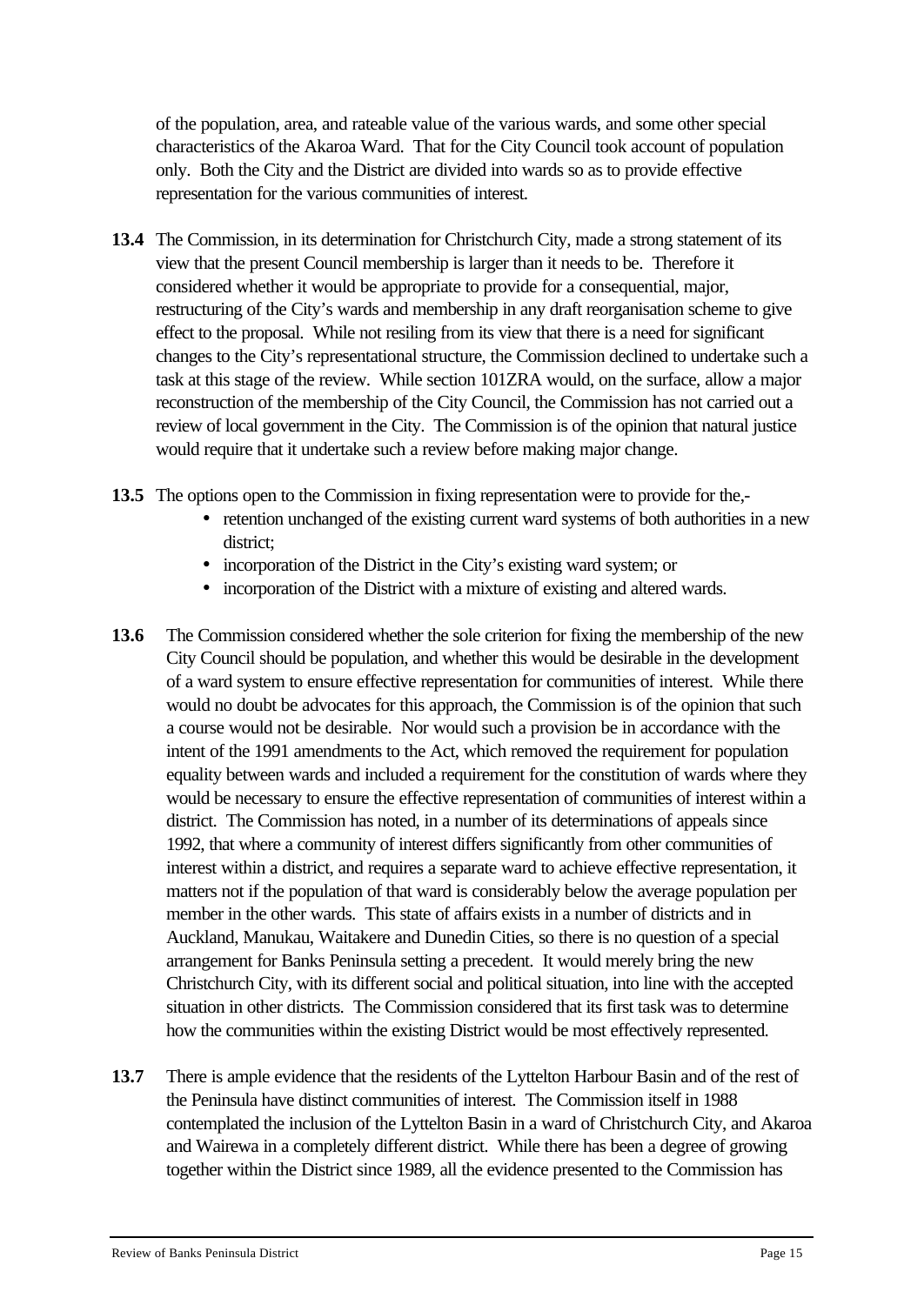tended to show that the community of interest of the residents of the Lyttelton Harbour Basin are still distinctly different to the communities of interest of residents of Akaroa and Wairewa. Lyttelton is becoming very much a suburb of Christchurch, and therefore has much in common with other suburbs, such as Heathcote, Halswell, and Sumner.

- **13.8** The extent to which residents of the Lyttelton Harbour Basin share commonalities with the residents of the present City means, in the Commission's opinion, that they would continue to be effectively represented as part of one of the urban wards. The communities of interest of the rest of the residents of the District do not fit so easily with the communities in the City, and therefore the Commission considered that the establishment of a separate Banks Peninsula Ward, represented by one councillor, for Akaroa and Wairewa would be appropriate.
- **13.9** Subject to the requirement that there be a Banks Peninsula Ward as discussed above, the Commission is proposing that the ward system for the new district be determined in the final reorganisation scheme based on submissions to be requested from the Banks Peninsula District Council and the Christchurch City Council, as well as any other submissions received on this issue. For this purpose the period for lodging submissions on the draft reorganisation scheme will be extended from the statutory minimum of 2 months to 3 months.

# **14.0 COMMUNITY STRUCTURE**

- 14.1 Both the District and the City are currently divided into communities. The Commission heard no evidence to suggest that this basic concept should be altered, although, there was acceptance that some adjustment would need to be considered as a part of the implementation of any proposal.
- **14.2** The District has two communities: the Lyttelton-Mount Herbert Community for that ward, and the Akaroa-Wairewa Community for the other two wards of the District.
- **14.3** Given the ward decisions discussed in Section 13 above, the Commission came to the view that the Akaroa-Wairewa Community should be retained - although it believes that it should now be more appropriately renamed "the Banks Peninsula Community". The Board would continue to comprise four elected members, and the member of the Council elected from the Banks Peninsula Ward.
- **14.4** The Commission considered whether it would be appropriate to retain the Lyttelton-Mount Herbert Community, or to abolish it and include it within another Community. On balance, the Commission was of the opinion that the local government interests of the residents of Lyttelton and Mount Herbert would be better served by retaining the community under the same name. The Board would comprise four elected members and two appointed members.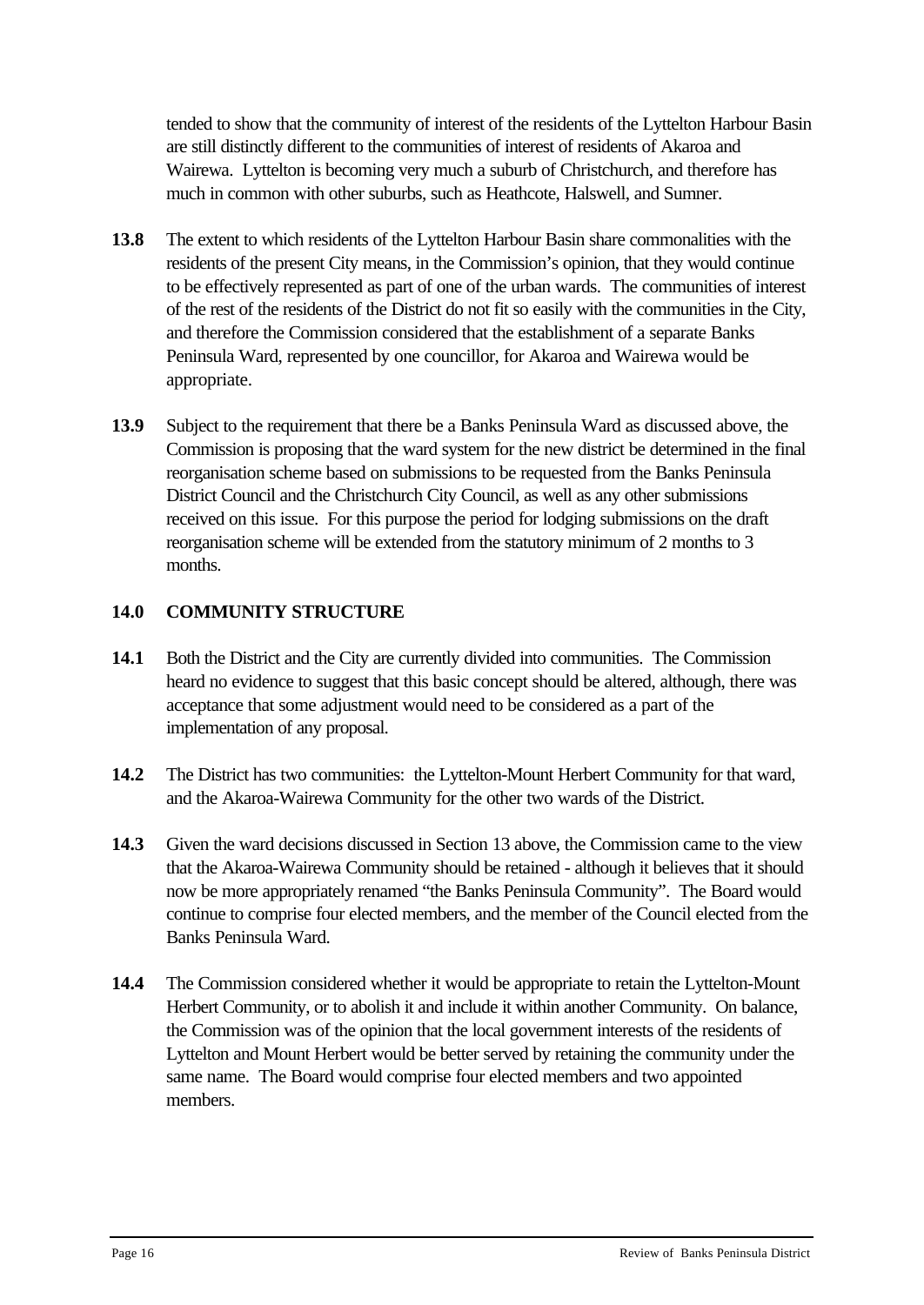#### **15.0 POWERS OF COMMUNITY BOARDS**

**15.1** The City Council has delegated a considerable degree of responsibility to its existing community boards. The Commission expects that the two new boards would also be given a degree of autonomy appropriate to their location and in accordance with the level of service delivery which the residents of the communities expect from them. However, the Commission will not make provision for specific delegations in the draft reorganisation scheme. That will leave an opportunity for the two affected councils, the two community boards, and affected people and organisations to consider and explore in submissions on the draft scheme any possible desirable delegations. This is also a matter the Transitional Committee (discussed in section 16 below) might also wish to give consideration to.

#### **16.0 OTHER ISSUES AND ARRANGEMENTS CONSEQUENTIAL TO THE SCHEME**

- **16.1** The draft reorganisation scheme provides for the retention of the existing service centres at Little River and Akaroa, and for the establishment of a service centre in Lyttelton. These service centres would continue to operate until at least 1 November 2004 and, the Commission considers, should offer at least similar levels of service as that available from the present service centres.
- **16.2** This scheme also provides for a transitional committee to be established by the District Council and the City Council to appoint a Chief Executive from the new City Council and to recommend to the in-coming Council in 2001 an appropriate administrative structure for the new district. Other matters which the committee should make recommendations on include but would not be restricted to -
	- the method of rating over the whole of the new district; and
	- the ways in which works would be funded.
- **16.3** Assuming the statutory procedures of the Local Government Act are completed by that date the Commission proposes that the transitional committee come into existence from 1 July 2000 and remain in existence until the members of the new Council come into office after the 2001 local elections.

#### **17.0 CONSIDERATION OF OTHER MATTERS**

- **17.1** There are two other matters which the Commission considered merited further consideration. These issues relate to -
	- the Government's proposals for change to the responsibility for the provision and maintenance of roading; and
	- the time taken to complete consideration of the proposal.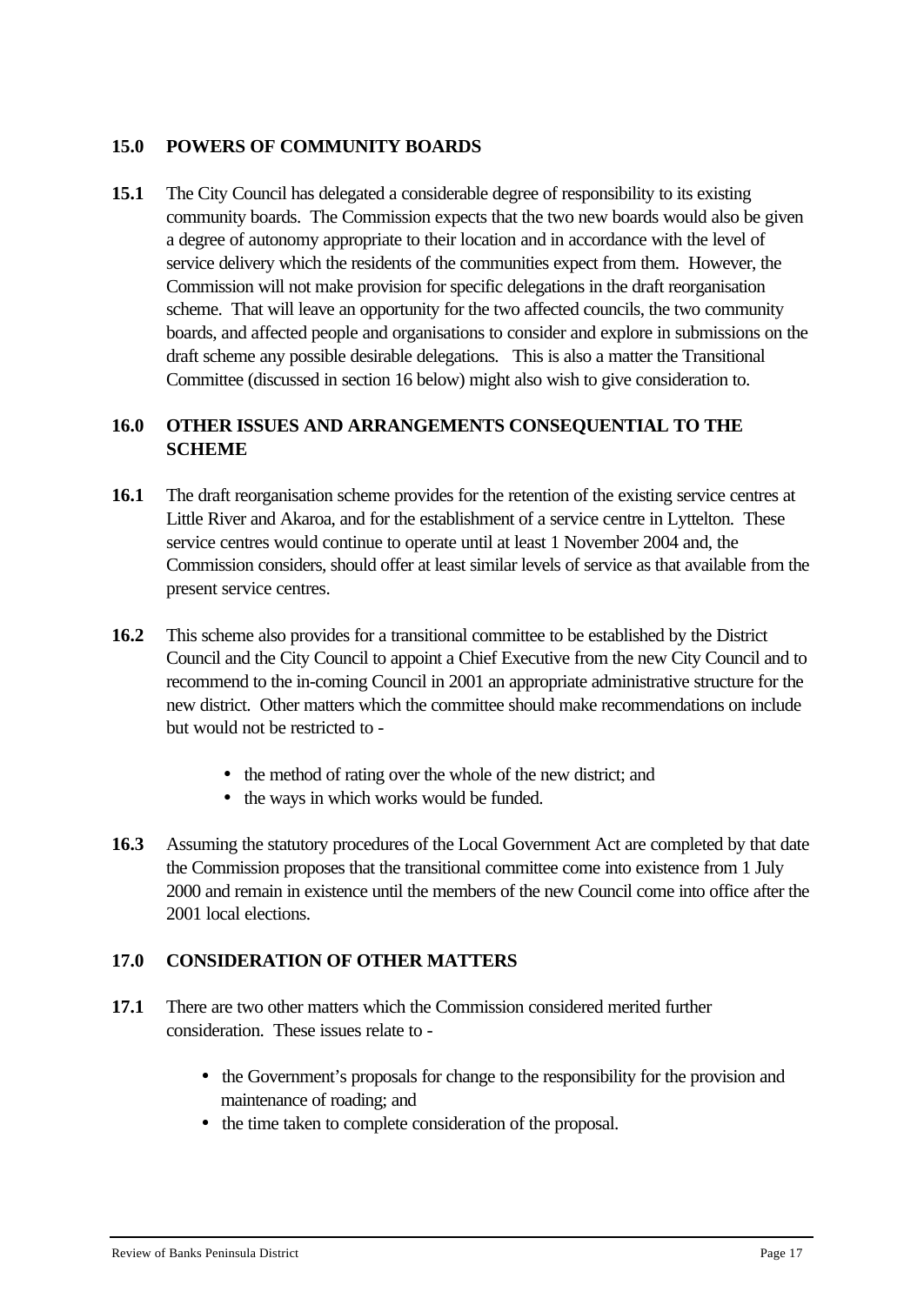# *Proposed Changes to Roading Legislation*

**17.2** The Government has recently announced its intention to promote changes in the way in which roads in New Zealand are constructed and administered. If the direct responsibility for the construction and maintenance of roading ceases to be a direct local government responsibility, many of this country's territorial authorities will need to give serious consideration to the way in which the provision of local government services is organised*.* The District Council and neighbouring local authorities may be among that number. The Commission did not believe, however, that it was appropriate to take account of possible legislative change in this area as a factor in its consideration of this proposal.

#### *Delays in Process*

**17.3** The Commission first received advice of the proposal on 11 July 1997. While there has been a lengthy period since receipt of the advice for the consideration of a proposal of this nature, there are three main factors which have contributed to this. These are now discussed.

#### *The process itself and general matters affecting the Commission*

- **17.4** By mid October 1997 the Commission had undertaken the initial consultation required by section 37ZZQB of the Act and decided to undertake a review of Banks peninsula District. The closing date for submissions on the review was set at 19 December 1997.
- **17.5** During the period from the beginning of November 1997 until the end of March 1998, the Commission was fully engaged in the determination of appeals relating to territorial authority and regional council proposals for the members to be elected at the local authority elections in October 1998. This is a statutory responsibility of the Commission, and was required to be complete before the end of March 1998.
- **17.6** At the end of March the then members of the Commission went out of office, and were not immediately replaced. Two members (but not a chairperson) were appointed in mid-April, but one member was then required to take the former Chairman's place on the Representation Commission which was, at that time, completing its determination of parliamentary constituencies. This meant the Commission could not function.
- **17.7** At the conclusion of the hearing of submissions, the Commission considered that it would be inappropriate to release its report during the election process or, indeed until the incoming councillors had an opportunity to become familiar with the issues and the process. It therefore deferred consideration of the report until the end of November.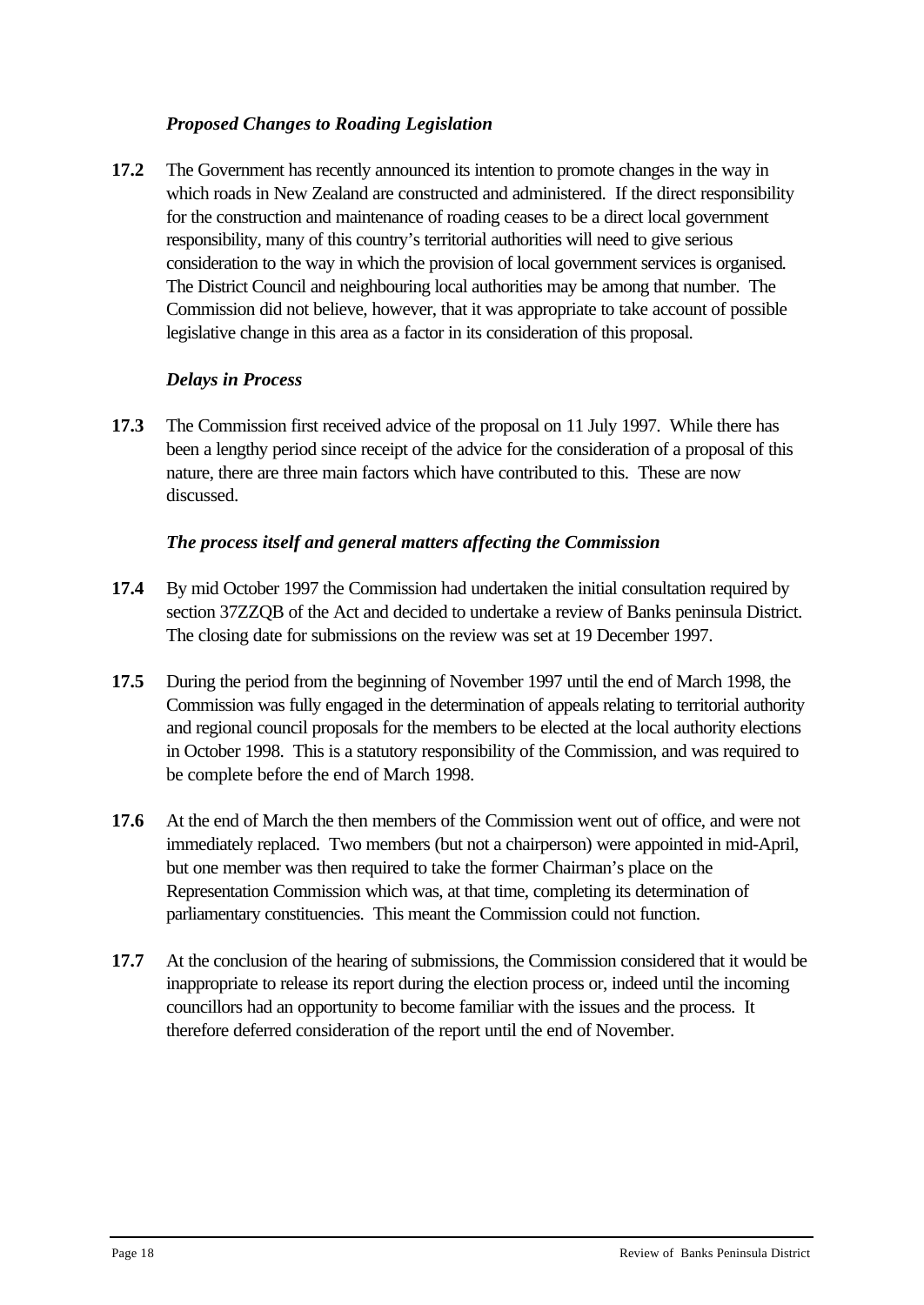#### *Consultation requirements of legislation*

- **17.8** The legislation governing the consideration of proposals is, in the opinion of the Commission unnecessarily complex. At each stage of the process, the Commission has been required to undertake formal consultation with,-
	- the proposers;
	- the affected councils;
	- government departments;
	- neighbouring authorities;
	- community boards; and
	- the general public and community groups.
- **17.9** The Commission understands the importance and value of consultation, and will be making submissions to the Government suggesting changes to the legislation which will increase the importance of consultation, but at the same time streamlining the process.

#### *Commission's resources*

**17.10** The number of support staff available to the Commission is inadequate. This has been of concern to the Commission for some time, and has been reported to the Minister and to Parliament. The following are extracts from the Commission's annual reports for the years ended June 1997 and 1998.

#### *1997 Report*

*"When the Commission last had a "peak" in its workload, it was supported by a permanent staff of 5, and found this number to be barely sufficient for the task. The permanent staff has now been reduced below that level, so the Commission looks upon the coming few months with some unease."*

#### *1998 Report*

*"In its report for the year ending 30 June 1997 the Commission expressed concern about the level of staff available to support the Commission. This concern remains. If the Commission is to fulfil its statutory obligations and make better progress in dealing with proposals, it needs, in addition to improved legislation, sufficient, expert, staff support."*

- **17.11** The present Commission is determined to significantly reduce delays in dealing with future proposals by following the following strategy;
	- it will focus upon improvements it can make to its procedures within the existing legislation; and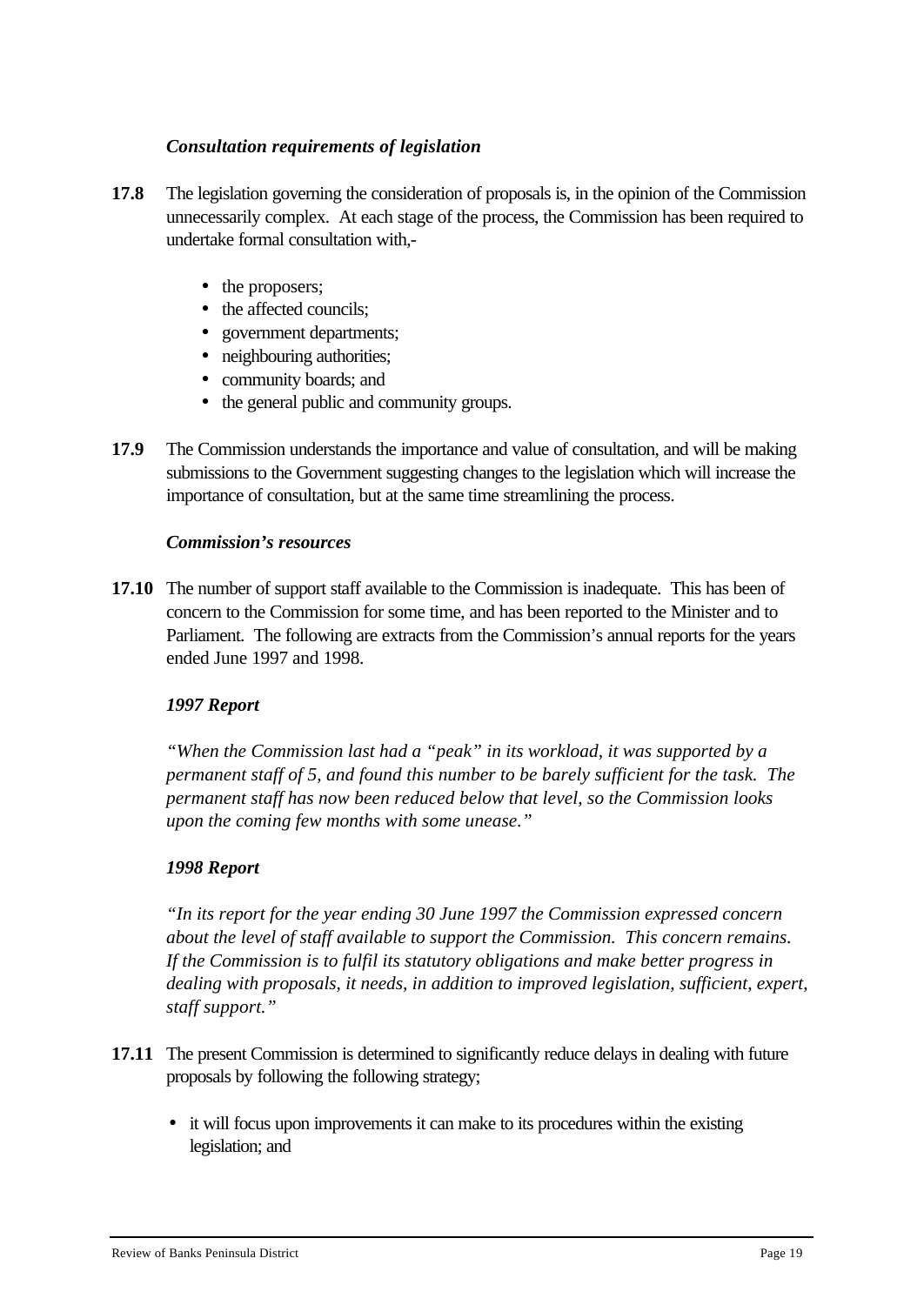• it will work to promote changes to the governing legislation which will, among other things, reinforce the importance of focused consultation and expeditious decision making by the Commission.

# **18 DECISIONS**

- **18.1** After considering,-
	- the submissions it had received before and after the commencement of the review from the proposers, the District Council and its community boards, the City Council, the public, and other interested organisations;
	- the information it had obtained during its own investigations since the receipt of the proposal; and
	- the provisions of Parts IIB, and IIBB of the Act,

the Commission made the decisions outlined in the following paragraphs.

#### **18.2** The Commission,-

- considered what system of local government in the Banks Peninsula District would best meet the criteria in sections 37ZQA to 37ZRA of the Act; and
- being satisfied that a reorganisation scheme resulting from the proposal for the union of Banks Peninsula District and Christchurch City would promote the good local government of the Banks Peninsula District; and
- being satisfied that the inclusion of any part of Banks Peninsula District in the district of another local authority (other than Christchurch City) would not promote the good local government of Banks Peninsula District;

resolved, pursuant to section 37ZZTI of the Act to issue a draft reorganisation scheme under section 37ZZV of the Act which will implement the proposal for the union of Banks Peninsula District and Christchurch City with effect from the 2001 local elections.

- **18.3** The Commission considered which system of representation would best meet the criteria specified in section 37ZRA of the Act and resolved that the draft scheme would make provision for representation of the residents of the District through -
	- the establishment of a Banks Peninsula Ward for the areas of the present Akaroa and Wairewa Wards to be represented by one member;
	- the inclusion of the area of the present Lyttelton-Mount Herbert Ward with an adjacent urban ward of the City; and